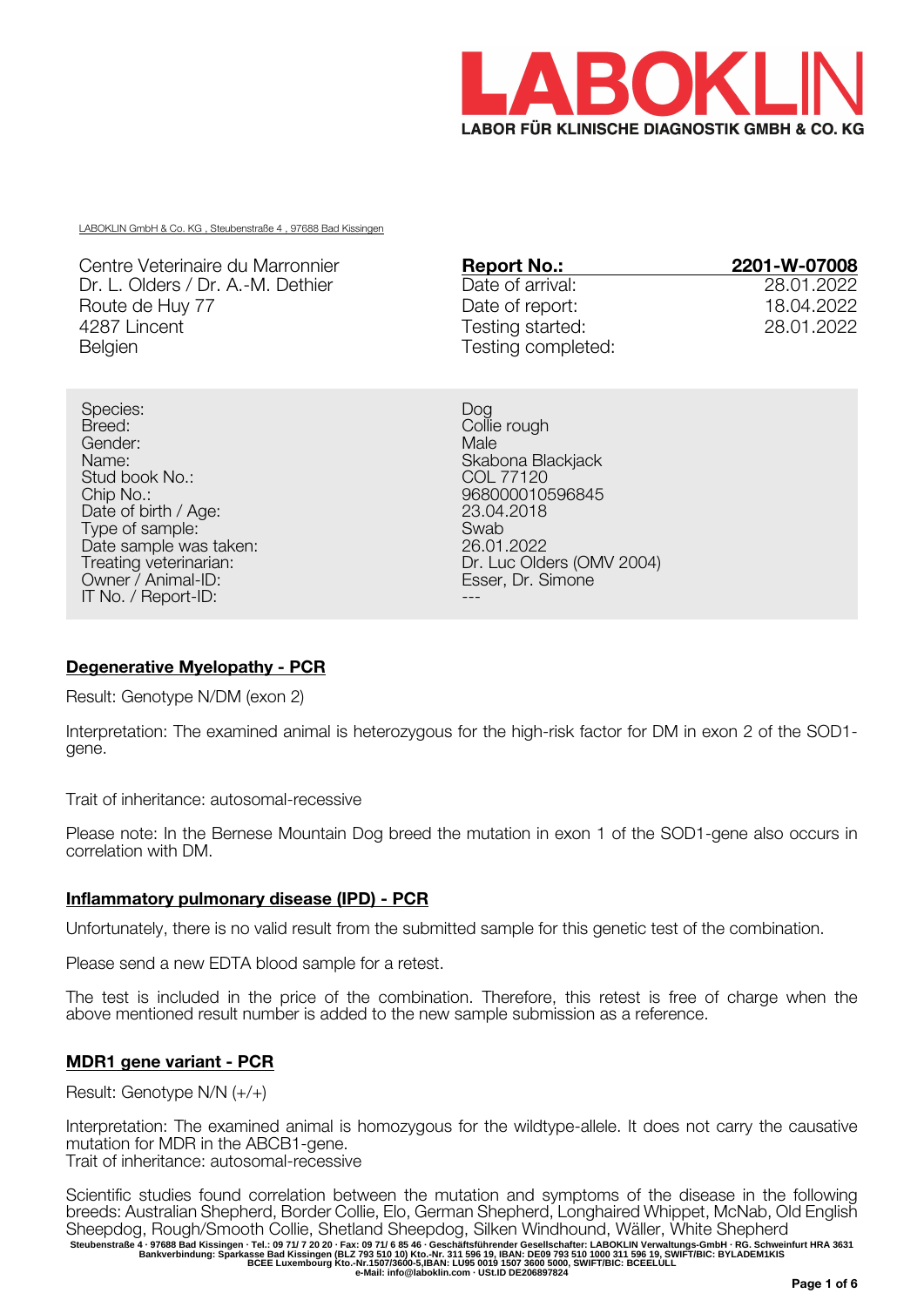

Please note: in individual cases, heterozygous dogs can show clinical signs!

The DNA-test is run according to the publication of Mealey et al. (2001) "Ivermectin sensitivity in collies is associated with a deletion mutation of the mdr1 gene." and detects the mutation MDR1 nt230 (del4).

#### **Dermatomyositis (DMS) - PCR**

| Locus A            | PAN <sub>2</sub> | Аа  |
|--------------------|------------------|-----|
| Locus B (MAP3K7CL) |                  | bb. |
| Locus C (DLA-DRB1) |                  | CC  |

## **Assessment of Risk:**

The likelihood of an individual dog developing DMS can be classified as low (0%-5%), moderate (33%-50%), or high (90%-100%) based on the genotype combination of Locus A (PAN2), Locus B (MAP3K7CL), and Locus C (DLA-DRB1). Wild type alleles of loci A and B are represented by lower case letters, a and b, while the risk alleles are represented by upper case letters A and B. The risk allele at DLA complex (DLA-DRB1\*002:01) is referred to as C, and the lower case letter c represents any alternate allele for DLA-DRB1.

**LOW RISK GENOTYPES:** aabbCC, aabbCc, AabbCC, AabbCc, aaBbCC, aaBbCc, AaBbCC, AaBbCc, aaBBCc

**MODERATE RISK GENOTYPES:** AAbbCC, AAbbCc, aaBBCC, AaBBCc, AABbCc

#### **HIGH RISK GENOTYPES:** AABbCC, AaBBCC, AABBCC, AABBCc

Scientific studies found correlation between these markers and signs of the disease in the following breeds: Collie, Shetland Sheepdog

### **rcd2-PRA - PCR**

Result: Genotype N/N

Interpretation: The examined animal is homozygous for the wildtype-allele. It does not carry the causative mutation for rcd2-PRA in the RD3-gene.

Trait of inheritance: autosomal-recessive

Scientific studies found correlation between the mutation and symptoms of the disease in the following breeds: **Collie** 

### **Collie Eye Anomaly (CEA) - PCR**

Result: Genotype CEA/CEA

Interpretation: The examined animal is homozygous for the causative mutation for CEA in the NHEJ1-gene.

Trait of inheritance: autosomal-recessive

Scientific studies found correlation between the mutation and symptoms of the disease in the following breeds: Australian Kelpie and Shepherd, Bearded Collie, Border Collie, Boykin Spaniel, Hokkaido, Lancashire Heeler, Longhaired Wippet, Nova Scotia Duck Tolling Retriever, Rough/Smooth Collie, Shetland Sheepdogs, Silken **Windhound**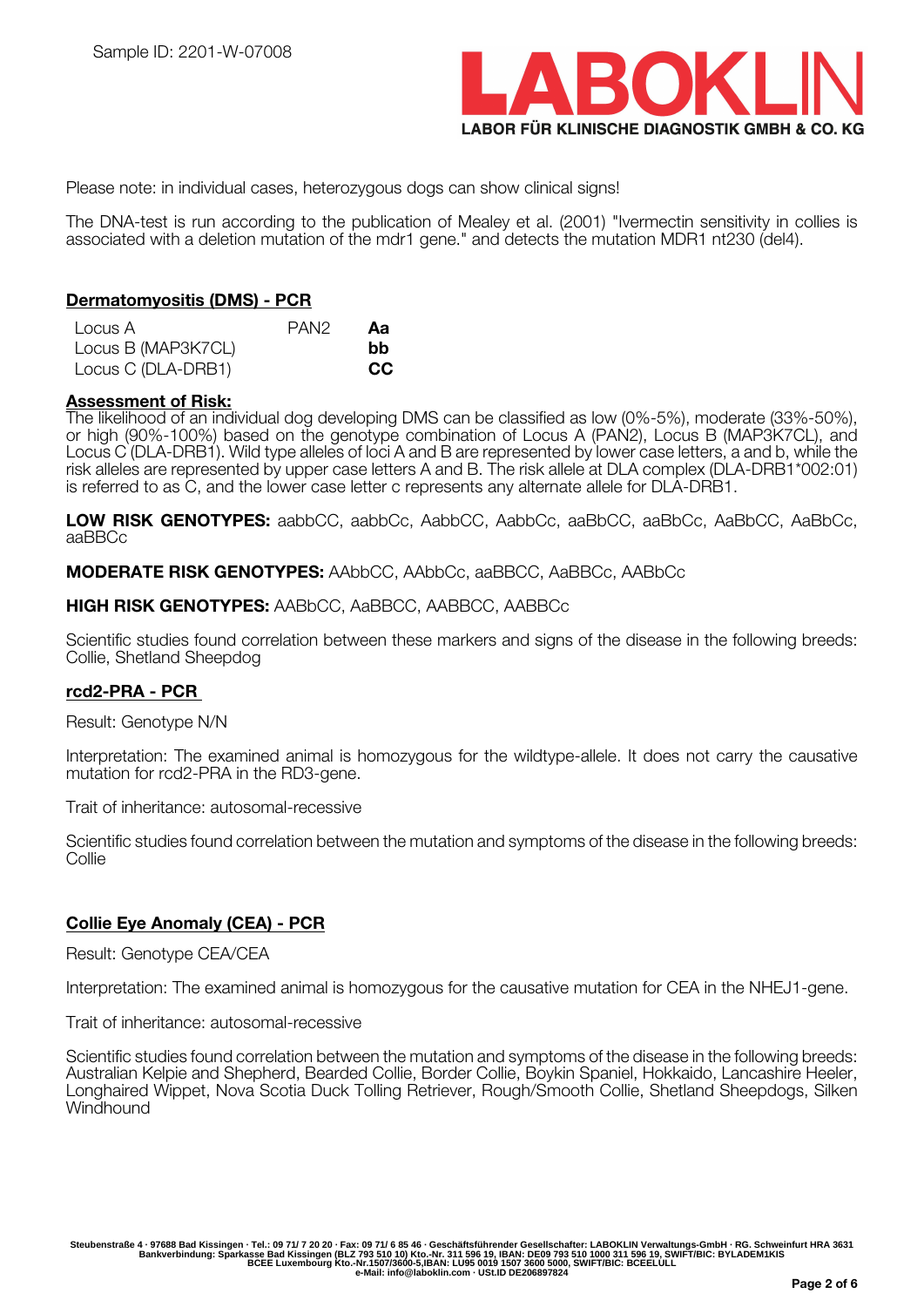

The current result is only valid for the sample submitted to our laboratory. The sender is responsible for the correct information regarding the sample material.The laboratory can not be made liable. Furthermore, any obligation for compensation is limited to the value of the tests performed.

There is a possibility that other mutations may have caused the disease/phenotype. The analysis was performed according to the latest knowledge and technology.

The laboratory is accredited for the performed tests according to DIN EN ISO/IEC 17025:2018. (except partner lab tests).

#### **Premium SNP DNA-profile (ISAG 2020)**

| 001 012:      | AA AA GG AA GG GG GG AG GG CC GG GG |
|---------------|-------------------------------------|
| $013 - 024$ : | AA_GG_GG_AA_GG_AA_GG_AA_AA_AG_AA_GG |
| 025-036:      | GG GG GG AA AA AA AA GG GG AG AG AG |
| 037-048:      | AA GG AA AA GG AA AA GG GG AA AA AA |
| 049-060:      | GG_AC_AG_AC_GG_AG_GG_AA_GG_AA_AA_AA |
| $061 - 072$ : | AC CC AG AA AG GG AA GG GG AA AA CC |
| 073-084:      | GG CC AA AG AC GG GG GG AA AG AG CC |
| 085-096:      | GG AA GG GG GG GG CC GG AA AA GG AG |
| 097-108:      | GG_GG_AA_AA_AA_AA_AG_AA_GG_GG_GG_AA |
| 109-120:      | GG_GG_AA_GG_AA_GG_AA_GG_AA_AA_AA_AA |
| $121 - 132$ : | AG GG AA AA GG AA AG AA GG GG GG GG |
| 133-144:      | GG_GG_AA_AA_GG_AG_AA_AA_GG_AA_AG_AG |
| 145-156:      | AA_AA_AA_GG_GG_AA_GG_CC__AA_AA_GG   |
| 157-168:      | AA_GG_GG_AC_AA_AG_AA_AA_GG__AA_AA   |
| 169-180:      | AA_GG_CC_AA_GG_GG_AG_GG_AG_AG_AA_GG |
| 181-192:      | AA AG GG GG AA AA AG GG GG AA AA GG |
| 193-204:      | AA_GG_GG__AA_GG_GG_AA_AA_GG_AA_AG   |
| 205-216:      | AA AA GG AG GG CC AA AG AA AA AG GG |
| 217-228:      | AG GG GG CC AA AA GG GG GG AG AA AG |
| 229-230:      | AC AC                               |
| sex:          | X/Y                                 |

### **Information on the Premium SNP DNA Profile**

The Premium SNP DNA Profile is your animal's genetic fingerprint and uinquely identifies it. It remains the same throughout the animal's life and cannot be manipulated. Every one of the DNA profiles created in our laboratory is saved in our DNA database and is available to you permanently. The DNA profile does not contain any information on traits or diseases of your pet. The Premium SNP DNA Profile evaluates all of the SNPs recommended by the ISAG from (1) the core panel and (2) the auxiliary panel (numbers 001-230). The following table lists the corresponding internationally valid ISAG nomenclature (Cfa\_Chromosom:Position) of the examined SNPs.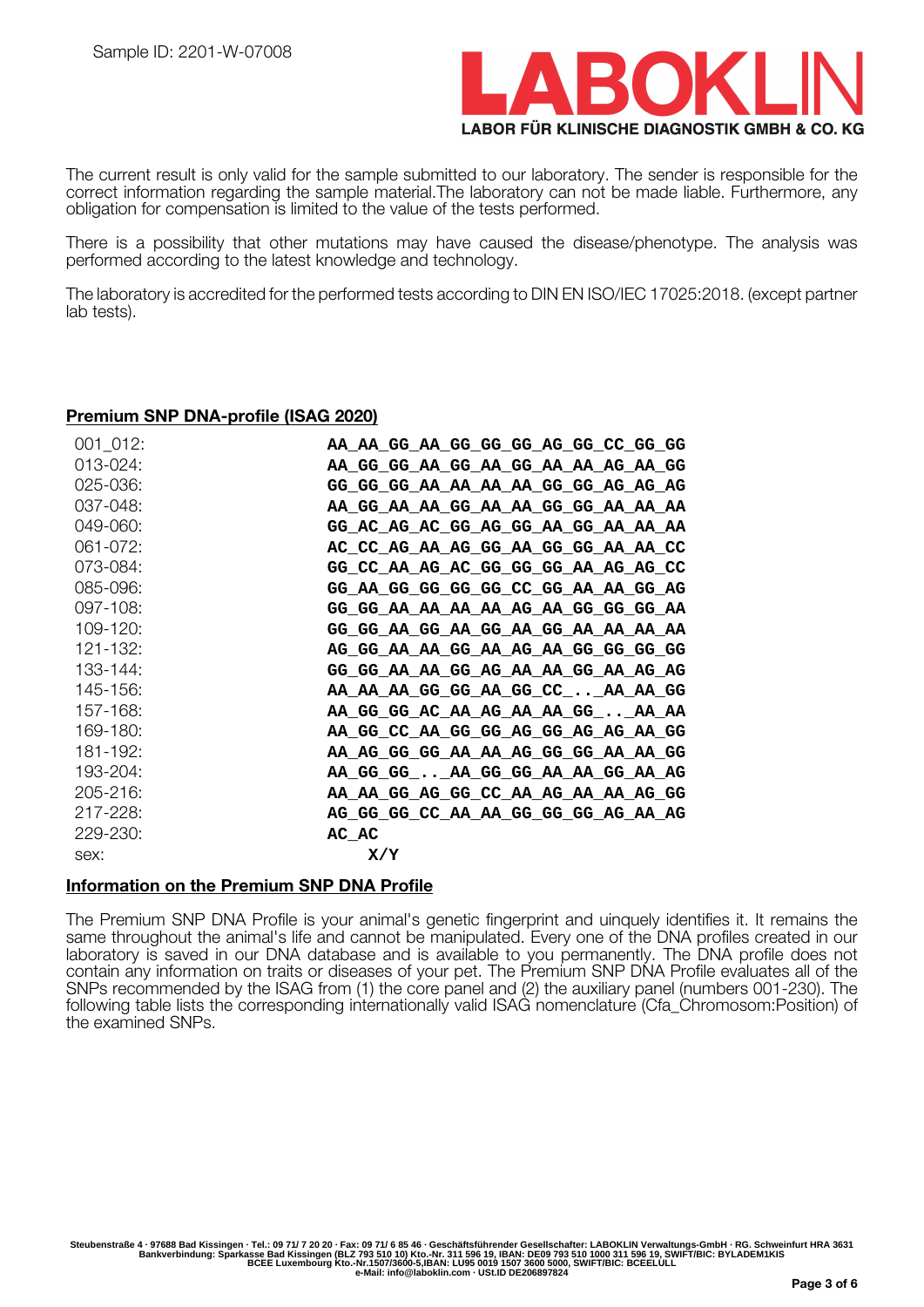

#### Num Panel Chr:Pos

|  | 001 1 Cfam_1:3962719                         | 002 1 Cfam_1:20842130                                                                                              |  | 003 1 Cfam_1:70238933                       |  | 004 1 Cfam_1:80971770                                                   |  | 005 1 Cfam_1:106430955 |
|--|----------------------------------------------|--------------------------------------------------------------------------------------------------------------------|--|---------------------------------------------|--|-------------------------------------------------------------------------|--|------------------------|
|  | 006 1 Cfam 1:119414584 007 1 Cfam 2:2610859  |                                                                                                                    |  | 008 1 Cfam_2:38293797                       |  | 009 1 Cfam 2:77806065                                                   |  | 010 1 Cfam_3:1252765   |
|  | 011 1 Cfam_3:24757939                        | 012 1 Cfam_3:73570828                                                                                              |  | 013 1 Cfam_4:31301072 014 1 Cfam_4:64121754 |  |                                                                         |  | 015 1 Cfam_4:75910211  |
|  | 016 1 Cfam_4:86049027                        | 017 1 Cfam_5:5410890                                                                                               |  | 018 1 Cfam_5:26320165                       |  | 019 1 Cfam_5:85451804                                                   |  | 020 1 Cfam_6:11553458  |
|  | 021 1 Cfam_6:33976751                        | 022 1 Cfam_6:64006720                                                                                              |  | 023 1 Cfam_7:76294                          |  | 024 1 Cfam_7:15011628                                                   |  | 025 1 Cfam_7:36555518  |
|  | 026 1 Cfam_8:5291824                         | 027 1 Cfam_8:18121580                                                                                              |  | 028 1 Cfam_8:45852939                       |  | 029 1 Cfam_8:63196958 030 1 Cfam_9:22610227                             |  |                        |
|  | 031 1 Cfam_9:40096141 032 1 Cfam_9:52710991  |                                                                                                                    |  | 033 1 Cfam_9:60437147                       |  | 034 1 Cfam_10:10652659 035 1 Cfam_10:22409408                           |  |                        |
|  |                                              | 036 1 Cfam_10:30034450 037 1 Cfam_10:66922269 038 1 Cfam_11:5318488                                                |  |                                             |  | 039 1 Cfam_11:23907101 040 1 Cfam_11:65603333                           |  |                        |
|  |                                              | 041 1 Cfam_12:5579055 042 1 Cfam_12:35306641 043 1 Cfam_12:55201839 044 1 Cfam_12:68125319 045 1 Cfam_13:8704192   |  |                                             |  |                                                                         |  |                        |
|  |                                              | 046 1 Cfam_13:59896033 047 1 Cfam_14:50063321 048 1 Cfam_14:58465266 049 1 Cfam_15:19299365 050 1 Cfam_15:22834903 |  |                                             |  |                                                                         |  |                        |
|  |                                              | 051 1 Cfam_16:29634940 052 1 Cfam_16:46884446 053 1 Cfam_16:57958947 054 1 Cfam_17:10649078 055 1 Cfam_17:34462308 |  |                                             |  |                                                                         |  |                        |
|  |                                              | 056 1 Cfam_17:39124697 057 1 Cfam_18:6745949 058 1 Cfam_18:54361347 059 1 Cfam_19:841347                           |  |                                             |  |                                                                         |  | 060 1 Cfam_19:15926130 |
|  |                                              | 061 1 Cfam_19:27288167 062 1 Cfam_19:47470564 063 1 Cfam_20:13740894 064 1 Cfam_20:49900586 065 1 Cfam_20:57167714 |  |                                             |  |                                                                         |  |                        |
|  |                                              | 066 1 Cfam_21:15558670 067 1 Cfam_21:25537675 068 1 Cfam_21:35719434 069 1 Cfam_22:641125                          |  |                                             |  |                                                                         |  | 070 1 Cfam_22:26694580 |
|  |                                              | 071 1 Cfam_22:55308193 072 1 Cfam_23:42886681 073 1 Cfam_23:50772488 074 1 Cfam_24:23393510 075 1 Cfam_24:29909901 |  |                                             |  |                                                                         |  |                        |
|  |                                              | 076 1 Cfam_24:47381908 077 1 Cfam_25:2073511 078 1 Cfam_25:33986348 079 1 Cfam_25:47708600 080 1 Cfam_26:20004896  |  |                                             |  |                                                                         |  |                        |
|  |                                              | 081 1 Cfam_26:35071515 082 1 Cfam_27:2619058 083 1 Cfam_27:22599860 084 1 Cfam_27:41049333 085 1 Cfam_28:9877730   |  |                                             |  |                                                                         |  |                        |
|  |                                              | 086 1 Cfam_28:18509221 087 1 Cfam_28:38885325 088 1 Cfam_29:251970                                                 |  |                                             |  | 089 1 Cfam_29:9625359 090 1 Cfam_29:17561258                            |  |                        |
|  | 091 1 Cfam_29:36319325 092 1 Cfam_30:3896482 |                                                                                                                    |  |                                             |  | 093 1 Cfam_30:15542105 094 1 Cfam_30:32852404 095 1 Cfam_31:21068798    |  |                        |
|  | 096 1 Cfam_31:39391935 097 1 Cfam_32:679380  |                                                                                                                    |  |                                             |  | 098 1 Cfam_32:17792284 099 1 Cfam_32:32382778 100 1 Cfam_33:15018500    |  |                        |
|  | 101 1 Cfam_33:23742061 102 1 Cfam_34:195313  |                                                                                                                    |  |                                             |  | 103 1 Cfam_34:24396298 104 1 Cfam_35:15345329 105 1 Cfam_36:3565500     |  |                        |
|  |                                              | 106 1 Cfam_36:12714421 107 1 Cfam_36:23459390 108 1 Cfam_37:9398945 109 1 Cfam_37:15436615 110 1 Cfam_37:27667297  |  |                                             |  |                                                                         |  |                        |
|  |                                              | 111 1 Cfam_38:9224942 112 1 Cfam_38:17657161 113 1 Cfam_38:20441216 114 2 Cfam_1:72613047 115 2 Cfam_1:74450772    |  |                                             |  |                                                                         |  |                        |
|  | 116 2 Cfam_1:119306331 117 2 Cfam_3:10255068 |                                                                                                                    |  |                                             |  | 118  2 Cfam_3:37849557  119  2 Cfam_3:43055696  120  2 Cfam_3:43063677  |  |                        |
|  |                                              |                                                                                                                    |  |                                             |  |                                                                         |  |                        |
|  | 121 2 Cfam_3:64084413 122 2 Cfam_3:90291255  |                                                                                                                    |  |                                             |  | 123 2 Cfam_3:91626907  124 2 Cfam_4:42104780  125 2 Cfam_4:67040898     |  |                        |
|  | 126 2 Cfam_4:70217695 127 2 Cfam_5:13080303  |                                                                                                                    |  |                                             |  | 128 2 Cfam_5:36642434    129 2 Cfam_5:44650576    130 2 Cfam_5:55349573 |  |                        |
|  | 131 2 Cfam_5:64611038  132  2 Cfam_7:3318809 |                                                                                                                    |  | 133 2 Cfam 7:6423299                        |  | 134 2 Cfam_7:15017979 135 2 Cfam_7:76487265                             |  |                        |
|  | 136 2 Cfam_8:6188937                         | 137 2 Cfam_8:19076567                                                                                              |  | 138 2 Cfam_8:24614720                       |  | 139 2 Cfam_8:52381322 140 2 Cfam_8:67183794                             |  |                        |
|  |                                              | 141 2 Cfam_9:20867959 142 2 Cfam_9:32506288 143 2 Cfam_9:50114927 144 2 Cfam_9:56021221 145 2 Cfam_10:8085469      |  |                                             |  |                                                                         |  |                        |
|  |                                              | 146 2 Cfam_10:14685262 147 2 Cfam_10:39548483 148 2 Cfam_10:47923623 149 2 Cfam_10:57954366 150 2 Cfam_11:1161870  |  |                                             |  |                                                                         |  |                        |
|  |                                              | 151 2 Cfam_11:62157625 152 2 Cfam_11:70698603 153 2 Cfam_12:6337286 154 2 Cfam_12:8532712 155 2 Cfam_12:23059939   |  |                                             |  |                                                                         |  |                        |
|  |                                              | 156 2 Cfam_12:40681020 157 2 Cfam_12:70657733 158 2 Cfam_13:40616856 159 2 Cfam_14:55735620 160 2 Cfam_16:29675662 |  |                                             |  |                                                                         |  |                        |
|  |                                              | 161 2 Cfam_16:58093031 162 2 Cfam_17:9407683 163 2 Cfam_17:12787849 164 2 Cfam_17:57371669 165 2 Cfam_18:10189759  |  |                                             |  |                                                                         |  |                        |
|  |                                              | 166 2 Cfam_18:16385020 167 2 Cfam_18:16388978 168 2 Cfam_18:31579269 169 2 Cfam_18:47325586 170 2 Cfam_19:30246414 |  |                                             |  |                                                                         |  |                        |
|  |                                              | 171 2 Cfam_19:40189405 172 2 Cfam_19:42756283 173 2 Cfam_20:6046176 174 2 Cfam_20:45777531 175 2 Cfam_20:48602465  |  |                                             |  |                                                                         |  |                        |
|  |                                              | 176 2 Cfam_21:22581321 177 2 Cfam_21:29796784 178 2 Cfam_21:31751817 179 2 Cfam_22:20498421 180 2 Cfam_22:33934047 |  |                                             |  |                                                                         |  |                        |
|  |                                              | 181 2 Cfam_22:37522364 182 2 Cfam_22:39647748 183 2 Cfam_22:61153661 184 2 Cfam_23:44497217 185 2 Cfam_23:48055836 |  |                                             |  |                                                                         |  |                        |
|  |                                              | 186 2 Cfam_24:18599997 187 2 Cfam_24:27925354 188 2 Cfam_24:30954773 189 2 Cfam_24:43589304 190 2 Cfam_24:45191477 |  |                                             |  |                                                                         |  |                        |
|  |                                              | 191 2 Cfam_25:4614777 192 2 Cfam_27:20948372 193 2 Cfam_27:34444177 194 2 Cfam_27:42526114 195 2 Cfam_28:9703418   |  |                                             |  |                                                                         |  |                        |
|  |                                              | 196 2 Cfam_28:12804225 197 2 Cfam_28:34478533 198 2 Cfam_28:35104850 199 2 Cfam_29:4020192 200 2 Cfam_29:4022252   |  |                                             |  |                                                                         |  |                        |
|  |                                              | 201 2 Cfam_29:19681270 202 2 Cfam_29:22992304 203 2 Cfam_30:10012939 204 2 Cfam_30:11735245 205 2 Cfam_30:27619023 |  |                                             |  |                                                                         |  |                        |
|  |                                              | 206 2 Cfam_31:20912553 207 2 Cfam_32:13183511 208 2 Cfam_33:15233992 209 2 Cfam_33:22070526 210 2 Cfam_33:22472901 |  |                                             |  |                                                                         |  |                        |
|  |                                              | 211 2 Cfam_33:22648231 212 2 Cfam_34:24351570 213 2 Cfam_34:34993916 214 2 Cfam_34:37323213 215 2 Cfam_34:41703614 |  |                                             |  |                                                                         |  |                        |
|  | 216 2 Cfam_35:15283717 217 2 Cfam_36:288045  |                                                                                                                    |  |                                             |  | 218 2 Cfam_36:9241262 219 2 Cfam_36:10084888 220 2 Cfam_36:12723744     |  |                        |
|  |                                              | 221 2 Cfam_36:18627936 222 2 Cfam_37:18338930 223 2 Cfam_37:26611359 224 2 Cfam_37:28611801 225 2 Cfam_37:30110473 |  |                                             |  |                                                                         |  |                        |

## Activation Code: **0084DBC003F4C70A**

This activation code is used to display the Labogen Diversity Check online at diversity.labogen.com. The Labogen Diversity Check always shows the most up-to-date genetic breed data from the Premium SNP DNA profile (ISAG 2020).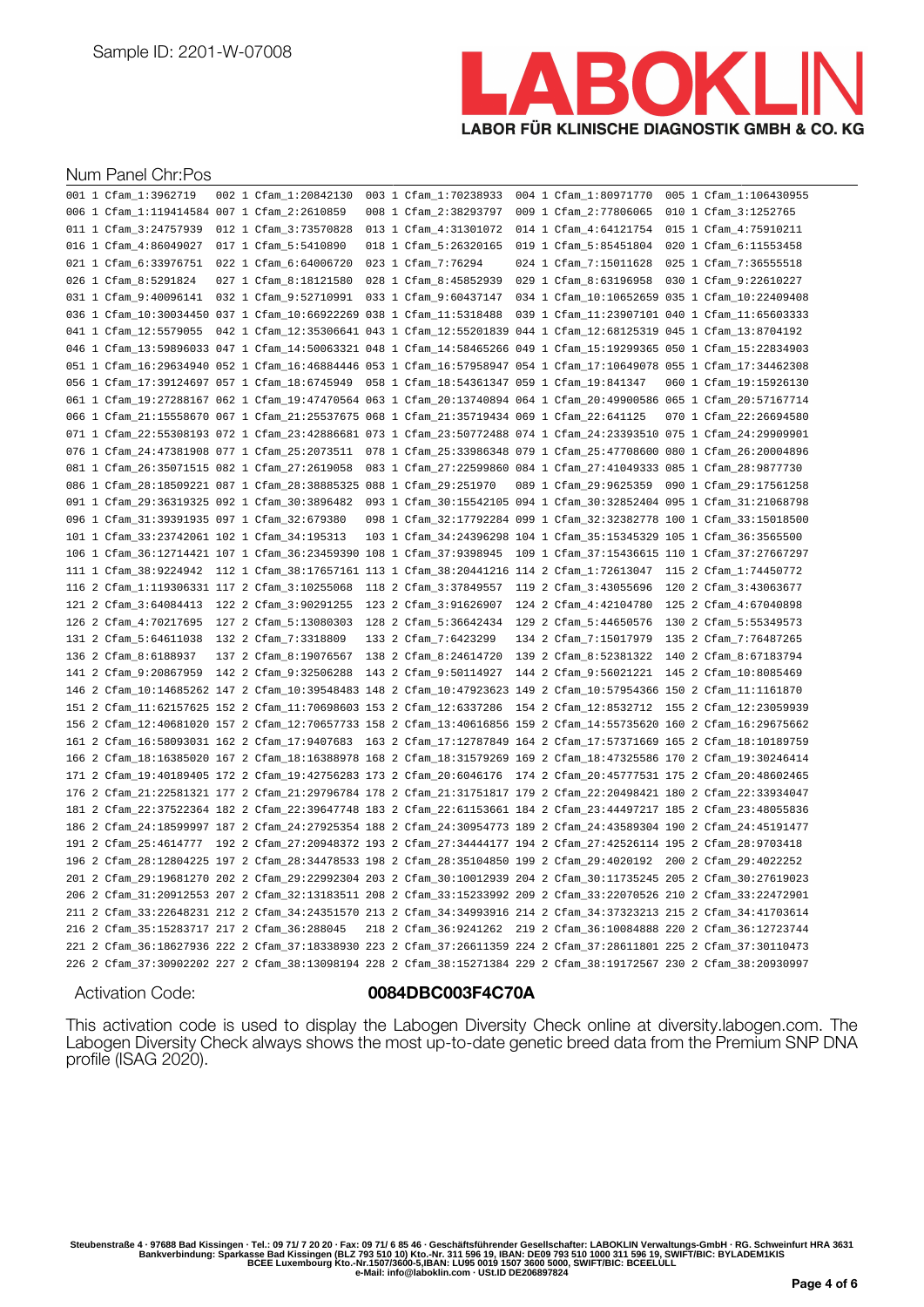



# **Genetic Variability (Heterozygosity)**

This graph shows the genetic variability (heterozygosity) of your animal. Heterozygosity (% Het) describes the percentage of genetic markers (SNPs) for which your dog has inherited different variants from its mother and its father. According to current scientific knowledge, dogs with a high degree of heterozygosity within a breed are less often affected by inbreeding than dogs with a low degree of heterozygosity.

For the calculation of heterozygosity we use the genetic fingerprint (the Premium SNP DNA profile) and hundreds of other genetic markers in your dog's DNA. In the graph, your dog is marked with a cross and a black solid line.

Once LABOKLIN has examined a sufficiently large reference population for your breed, you can see the genetic variability of the entire breed population as an area shaded in orange. The mean value of the breed is marked as a grey dashed line.

Small population sizes and inbreeding can decrease the heterozygosity of a breed. When breeding, animals with a high degree of heterozygosity within their breed might thus contribute to the preservation of the breed's genetic diversity. However, please note that heterozygosity cannot be used to draw any conclusions about individual factors such as genetic diseases or characteristics like coat colour. Maintaining genetic variability can be a building block in responsible dog breeding, but it should not be viewed in isolation. More information can be found on our homepage:

https://shop.labogen.com/en/premium-snp-dna-profile-isag-2020

## **Breeding club discounts were granted for discountable services!**